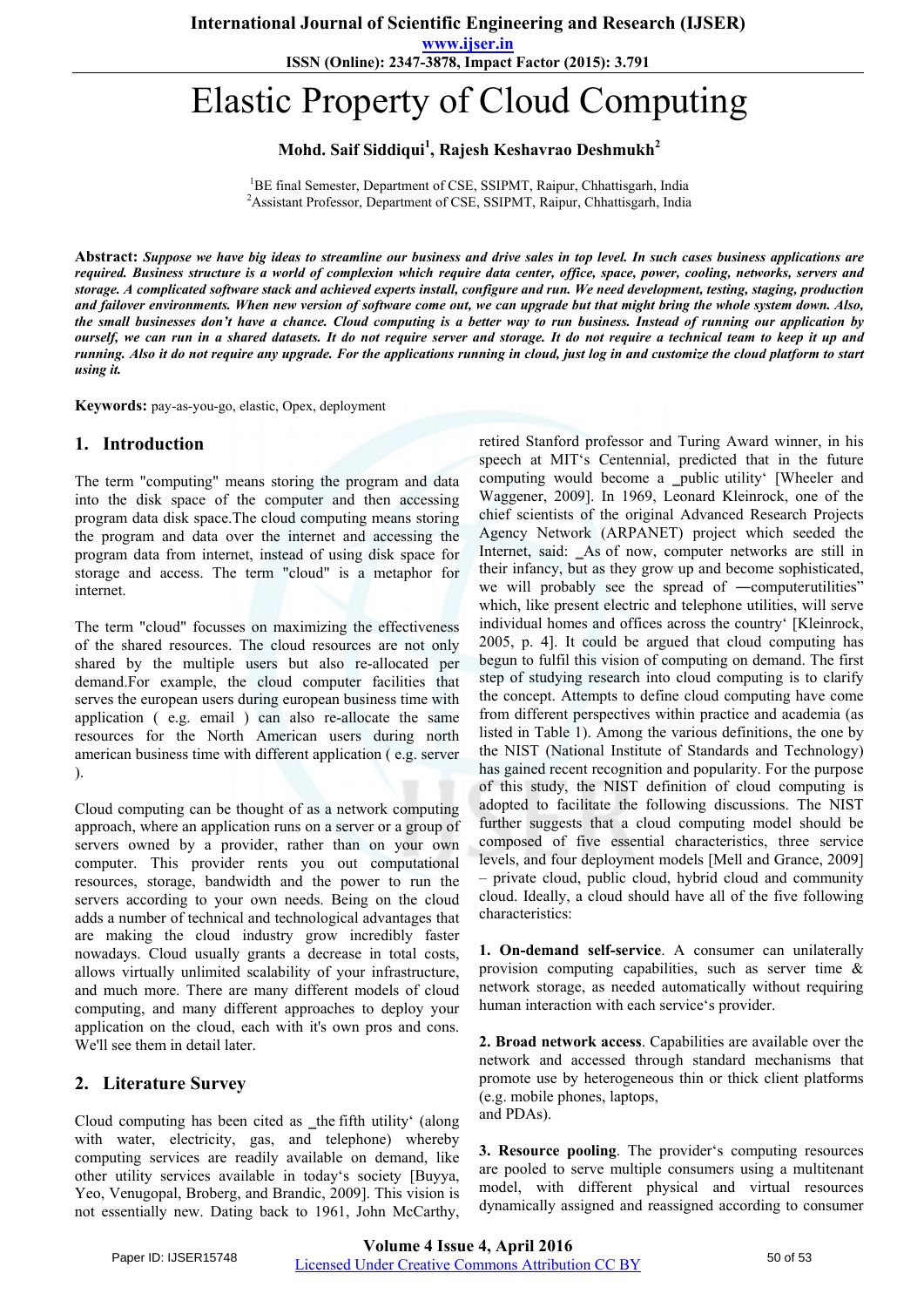## **International Journal of Scientific Engineering and Research (IJSER) www.ijser.in ISSN (Online): 2347-3878, Impact Factor (2015): 3.791**

demand. Examples of resources include storage, processing, memory, network bandwidth, and virtual machines.

4. **Rapid elasticity**. Capabilities can be elastically provisioned and released, in some cases automatically, to quickly scale in and scale out.

**5. Measured Service.** Cloud systems automatically control and optimise resource use by leveraging a metering capability at some level of abstraction appropriate to the type of service ( e.g. storage, processing, bandwidth, and active user accounts ) [ Mell and Grance, 2009 ].

Depending on the relationship between the provider and the consumer, a cloud can be classified as:-

 **Public cloud**: The cloud infrastructure is said to be public cloud if the service is provided over the cloud which is open to the users either free or by pay-as-you-go approach.

 **Private cloud**: Private cloud are operated for a single organization either internally or by third party.

 **Hybrid cloud:** Hybrid cloud is a combination of two or more types of clouds ( private, community, or public ). For example, an organisation may bridge its internally operated private cloud with other public clouds together by standardised or proprietary technology in order to satisfy business needs [ Mell and Grance, 2009].

 **Community cloud:** Community cloud is shared by several organisations and supports a specific community that has shared concerns (e.g. mission, security requirements, policy, and compliance considerations ). It may be managed by the organisations or a third party and may exist on premise or off premise.



**Figure 1:** cloud computing anatomy [adopted by craig-wood, 2012 ]

Besides deployment models, cloud computing also offers services. These services are:

 **Software as a service ( SaaS )**: In SaaS model, the user gain access to the application and the database. The cloud providers install and operate the software in the cloud and user access that software from cloud client. For example, salesforce.com which provides users with complete CRM applications as well as a user side customisation platform based on its PaaS by-product Force.com.

 **Platform as a a service ( PaaS )**: In PaaS model, the cloud provider deliver computing platform, typically the operating system, programming language execution environment, database and web server. Application developer can develop and run their software solutions on the cloud platform without the cost and complexity of buying and managing the underlying hardware layers and the software layers to run software. Examples of PaaS are Google App Engine ( that provided the platform for developing and hosting web applications in google managed data centres ), Microsoft Azure ( that for developing, deploying and managing applications through a global network of microsoft ), Force.com (that allows to build and customize the applications that integrate into salesforce.com applications ).

 **Infrastructure as a service ( IaaS )**: IaaS is the lowest layer services among the service models in cloud computing. IaaS model offers virtualized computer resources over the internet. In this, a third party provider hosts hardware, software, server, storage and other infrastructure components on behalf of its user. Most prominent example is the Microsoft Azure ( that constitutes IaaS offering from microsoft for their public cloud. Virtual machine allows the developer to migrate infrastructure and applications without chainging the code ).

# **3. Problem Definition**

A group of people running a business organization generally incures Capex ( Capital Expenditure ). In this, money is spend to acquire or upgrade physical assets such as equipements, property or industrial buildings. Although they can be capitalized, they need to be amortized over time. And the problem with computing assets is that their values can be depreciated rather quickly.

Therefore, it's very easy to overprovision and burn a lot of money, or under provision, and need to make a new investment later on especially for a start up whose growth outlook can only be roughly estimated.

# **4. Pay-as-you-go Approach**



**Figure 2:** traditional vs cloud computing approach

In cloud computing, the Opex ( open expenditure ) is generally incurred by the business or organization. Hence cloud computing moves our expenditure from Capex to Opex i.e. from capital to operational. It is so because you pay exactly what you need. Most if not all the providers in the cloud world has pay per use or pay-as-you-go plans. This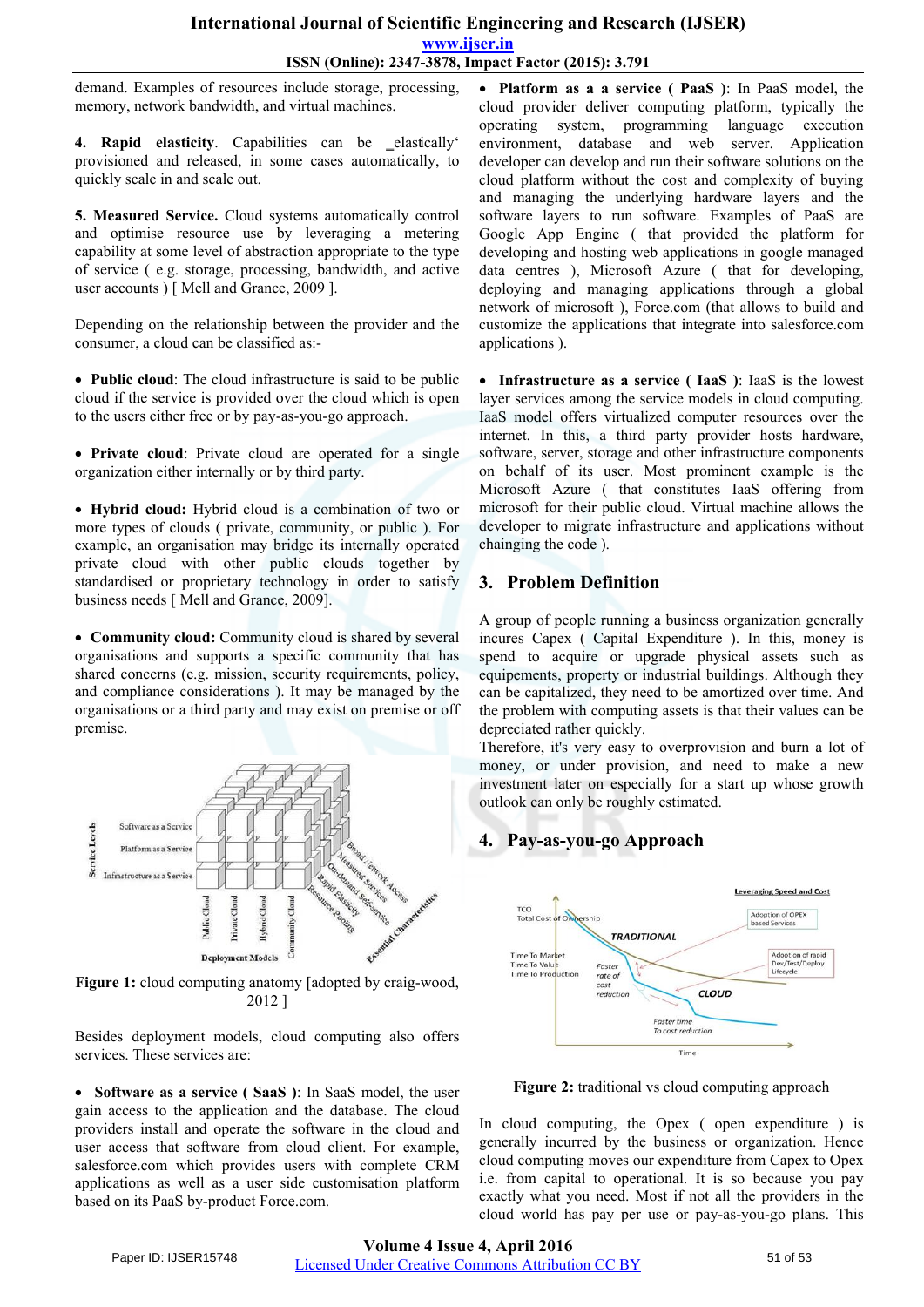#### **International Journal of Scientific Engineering and Research (IJSER) www.ijser.in ISSN (Online): 2347-3878, Impact Factor (2015): 3.791**

provides a large number of advantages to companies reduction of up front costs, ease in pulling back from the investment if the project fails, predictability of a budget for the long term, and possibility of scaling the investment up or down and, of course, focusing on projects that differentiate their businesses instead of their infrastructure.

Also, cloud computing is having the elastic property that the resources can be allocated or deallocated according to the requirements of the users in organization quickly.

Consider an example that with power grids, you don't build a power plant to power your appliances. You buy the power from your energy provider for the time you need it and you pay exactly for the power you absorb from the network. So in the same way you probably don't need to build your own data center. Instead, you want to rent a virtual one and use it elastically just like a utility.

## **5. Result and Discussion**

In cloud computing, the pay-as-you-go and elasticity have played an important role. Through these techniques, cloud computing allows organization to save money upto 80 %.

With this saving, there is a continuous need to maintain and even enhance IT infrastructure.

The e-commerce draws benefits from cloud computing in a way that clients and customer uses the hardware, software, web server, database and other resources. The e-commerce even allows the people to purchase the service products or service about anywhere in any time.

## **6. Conclusion**

Cloud computing is used by many the large companies as well as small companies. Otherwise, the small companies would have no chance of increasing it's mainstream and drive sales. In 2002, the AWS ( Amazon Web Service ) was founded. In 2006, the EC2 ( Elastic Cloud Compute ) was founded. Later on, the Google App Engine and Microsoft Azure was founded. And in this way, the cloud computing has been reached to many organization. In future also, many platform of cloud computing can be developed as technologies are developed and expanded.With the growing demands of space to store data, cloud computing has played an important role as it is cost effective.

# **7. Future of Cloud Computing**

There is a wealth of chatter and hype around the cloud right now, especially as more startups continue to go public. Separating the hype and fleeting trends from the reality is often difficult. That said, here are my top five cloud predictions for the coming years:



**Figure 3:** future of cloud computing

**1. More application availability on the cloud**. With most new software being built for cloud from the outset, it is predicted that by 2016 over a quarter of all applications (around 48 million) will be available on the cloud (Global Technology Outlook: Cloud 2014: A More Disruptive Phase).

**2. Increased growth in the market for cloud**. According to Gartner, the cloud is here, and it is accelerating globally. Based on their [forecast for](https://www.gartner.com/doc/2637515/forecast-it-services--q) 2011-2017, Gartner expects adoption to hit \$250 billion by 2017. In the fourth quarter of 2013, we saw this prediction supported by enterprises worldwide—enterprises that were increasingly relying on cloud to develop, market and sell products, manage supply chains and more.

**3. More hybrid cloud adoption**. Gartner proposes that 50 percent of enterprises will have hybrid clouds by 2017. As we see more and more companies adopt cloud, we see CIOs crafting well-thought-out strategies that include cloud. However, pure cloud implementations are the exception and not the rule. And this is to be expected.

**4. Increased development for the cloud**. More development is going to go to the cloud. According to [Evans Data](http://evansdata.com/)  [Corporation,](http://evansdata.com/) there are more than 18 million software developers worldwide yet less than 25 percent are developing for the cloud today. We can expect that as cloud continues to be adopted, more developers will develop for the cloud especially when you consider that 85 percent of the new software being built today is for cloud according

**5. More innovation because of cloud**. Increased competition in the cloud space will give way to better products, services and innovation.